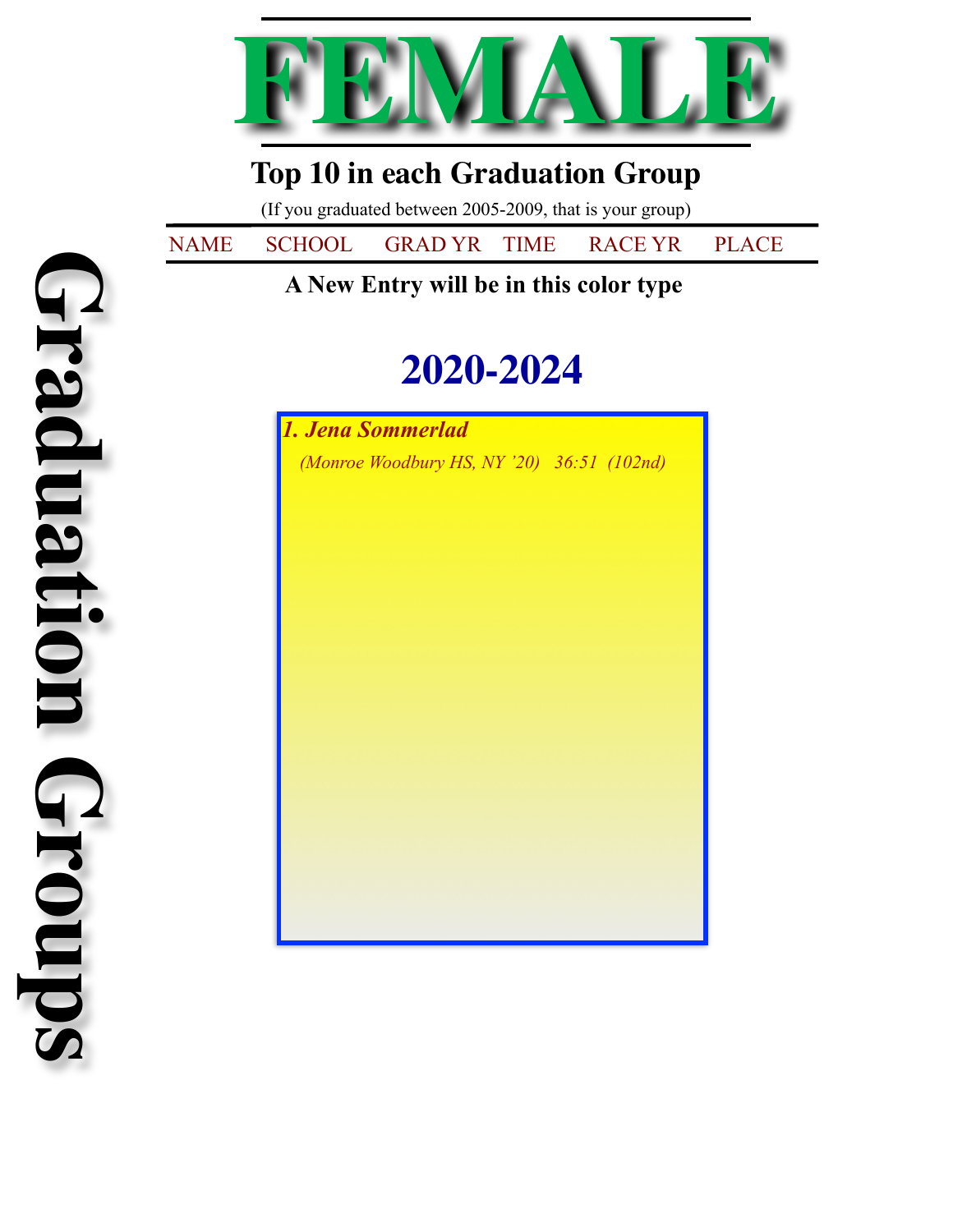| 2015-7<br>5019 | <b>1. Sandra Wilson</b><br>(Cornwall HS, NY '15) 21:58 '21 (5th) (35th)<br>2. Alaina Neubaue<br>(Monroe Woodbury, NY '16) 22:11 '18 (5th) (49th)<br>3. Angelique Atlas<br>(Goshen, NY '16) 23:19 '17 (4th) (70th)<br><b>4. Mary Okeke</b><br>(Clarkstown South '16) 23:46 '16 (9th) (88th)<br><b>5. Alyson Bowman</b><br>(Clarkstown South '15) 23:48 '16 (10th) (90th)<br><b>6. Christina Higgins</b><br>(Clarkstown South '15) 23:51 '16 (11th) (91st)<br><b>7. Kaitlyn Lavan</b><br>(Pearl River '15) 26:05 '15 (22nd) (127th)<br>8. Sara Rotunda<br>(Pearl River '15) 26:24 '15 (23rd) (128th)<br><b>9. Alison Stern</b><br>(Clarkstown South '15) 26:25 '15 (24th) (129th)<br><b>10. Christina Higgins</b><br>(Clarkstown South '15) 26:32 '15 (25th) (130th)            | 1. Megan Patrignella<br>(Monroe Woodbury, NY '10) 17:53 '16 (1st) (14th)<br>2. Jaime Lord<br>(North Rockland '14) 18:35 '21 (1st) (14th)<br><b>3.Elizabeth Wasserman</b><br>(Monroe Woodbury, NY '13) 18:44 '18 (1st) (12th)<br><b>4. Carlie' Kohlbrenner</b><br>(Tappan Zee '11) 18:46 '13 (1st) (25th)<br>2010-2014<br><b>5. Carlie' Kohlbrenner</b><br>(Tappan Zee '11) 19:11 '12 (1st) (32nd)<br><b>6. Carlie' Kohlbrenner</b><br>(Tappan Zee '11) 19:12 '11 (1st) (33rd)<br><b>7. Meaghan Ventarola</b><br>(Monroe Woodbury, NY '12) 19:37 '15 (2nd) (36th)<br>8. Carlie' Kohlbrenner<br>(Tappan Zee '11) 19:48 '15 (1st) (25th)<br><b>9. Chrissy Calkin</b><br>(Monroe Woodbury, NY '10) 20:01.3 '12 (4th) (43rd)<br><b>10. Jacueline Pollack</b><br>(Tappan Zee '10) 20:09 '10 (1st) (44th) |
|----------------|-------------------------------------------------------------------------------------------------------------------------------------------------------------------------------------------------------------------------------------------------------------------------------------------------------------------------------------------------------------------------------------------------------------------------------------------------------------------------------------------------------------------------------------------------------------------------------------------------------------------------------------------------------------------------------------------------------------------------------------------------------------------------------|----------------------------------------------------------------------------------------------------------------------------------------------------------------------------------------------------------------------------------------------------------------------------------------------------------------------------------------------------------------------------------------------------------------------------------------------------------------------------------------------------------------------------------------------------------------------------------------------------------------------------------------------------------------------------------------------------------------------------------------------------------------------------------------------------|
| 2005-2009      | <b>1. Amanda Wheat</b><br>(Monroe Woodbury, N.Y. '05) 20:58 '11 (6th) (59th)<br><b>2. Joanne Smith</b><br>(Monroe Woodbury, N.Y. '05) 21:06 '07 (8th) (91st)<br>3. Dayana McLaughlin<br>(North Rockland '08) 21:22 '13 (4th) (54th)<br><b>4. Rebecca Scheinert</b><br>(Albertus Magnus '09) 21:23 '11 (8th) (71st)<br>5. Jenna Naglieri<br>(North Rockland '06) 21:29 '07 (10th) (98th)<br><b>6. Dayana McLaughlin</b><br>(North Rockland '08) 21:51 '09 (3rd) (57th)<br><b>7. Joanne Smith</b><br>(Monroe Woodbury, N.Y. '05) 21:53 '05 (5th) (78th)<br>8. Katie Fox<br>(Clarkstown South '05) 22:07 '05 (6th) (83rd)<br>9. Brianna Warner<br>(North Rockland '06) 22:31 '07 (12th) (117th)<br><b>10. Joanne Smith</b><br>(Monroe Woodbury, NY '05) 22:52 '11 (13th) (102nd) | <b>1. Becky Prial</b><br>(Warwick, N.Y. '04) 19:10 '04 (2nd) (48th)<br>2. Dawn Leary<br>(Warwick, N.Y. '04) 19:22 '04 (3rd) (51st)<br>3. Zuri Wilson<br>(Washingtonville, N.Y. '04) 20:03 '04 (7th) (65th)<br>$\boldsymbol{\mathsf{D}}$<br><b>4. Brianne Scott</b><br>000-2004<br>(North Rockland '02) 20:20 '07 (3rd) (67th)<br><b>5. Ellen Discoll</b><br>(Clarkstown North '00) 20:35 '03 (4th) (68th)<br><b>6. Erin Demchko</b><br>(Pearl River '03) 20:40 '04 (10th) (81st)<br><b>7. Elaine Heimers</b><br>(Warwick, N.Y '02) 20:49 '02 (6th) (92nd)<br><b>8. Eve Mascoli</b><br>(Pearl River '04) 20:50 '04 (11th) (83rd)<br><b>9. Carley Morell</b><br>(Monroe Woodbury, N.Y '00) 20:53 '00 (9th) (87th)<br>10. Kerry White<br>(Clarkstown North '00) 20:58 '02 (7th) (96th)                |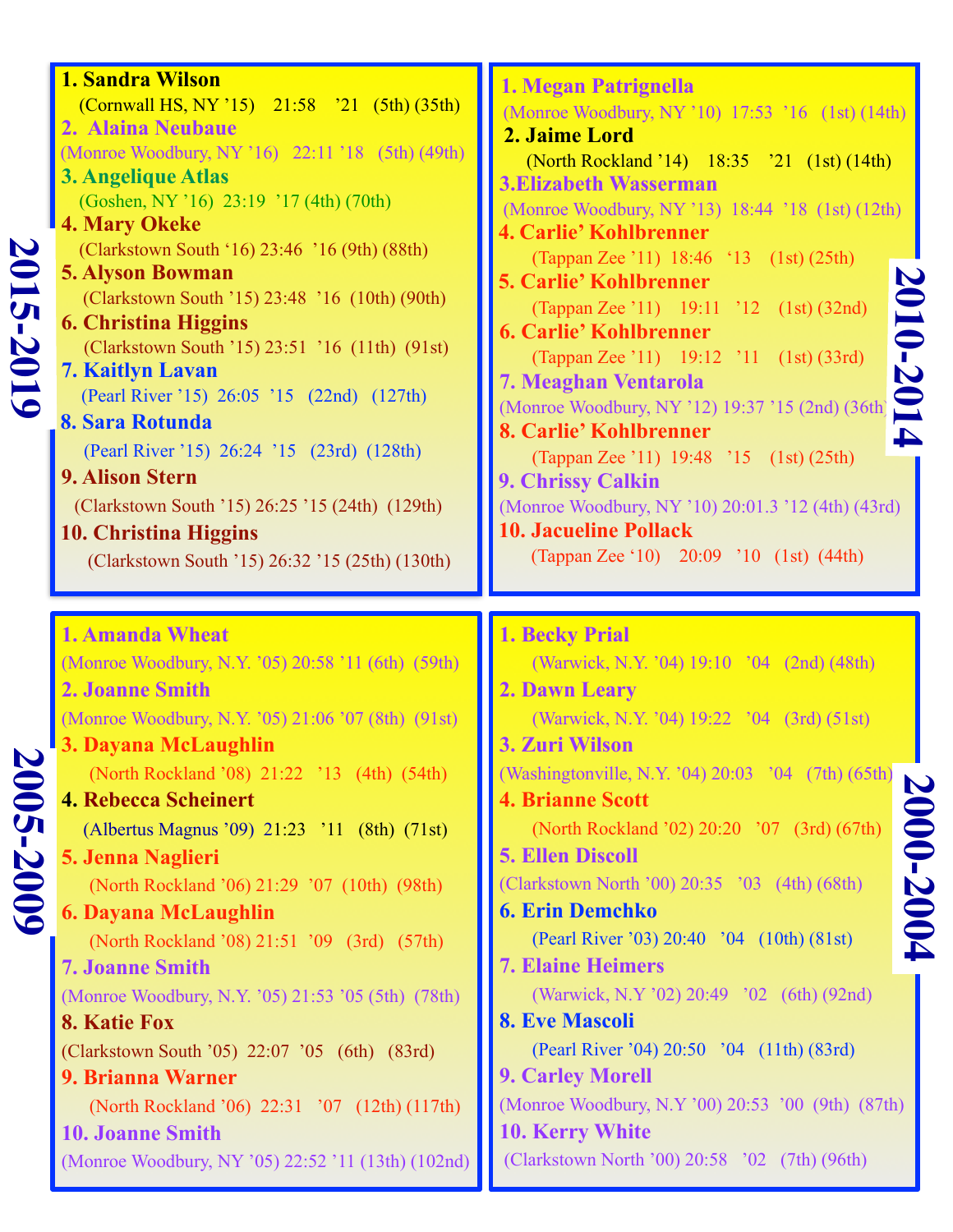| 366<br><b>6661-</b> | 1. Juliann Littimann-Viscardo<br>(Monroe Woodbury, N.Y. '95) 17:17 '01 (1st) (24th)<br><b>2. Bethany Crenshaw</b><br>(Wayne Valley, N.J. '95) 17:44 '96 (1st) (29th)<br><b>3. Bethany Crenshaw</b><br>(Wayne Valley, N.J. '95) 17:59 '97 (2nd) (45th)<br>4. Juliann Littimann-Viscardo<br>(Monroe Woodbury, N.Y. '95) 18:15 '04 (1st) (39th)<br><b>5. Juliann Littimann-Viscardo</b><br>(Monroe Woodbury, N.Y. '95) 18:16 '98 (1st) (49th)<br><b>6. Laura Tuchband-Cullen</b><br>(Nanuet '98) 18:16 '02 (1st) (37th)<br>7. Juliann Littimann-Viscardo<br>(Monroe Woodbury, N.Y. '95) 18:22 '00 (2nd) (44th)<br>8. Juliann Littimann-Viscardo<br>(Monroe Woodbury, N.Y. '95) 18:24 '99 (2nd) (42nd)<br>9. Juliann Littimann-Viscardo<br>(Monroe Woodbury, N.Y. '95) 18:27 '03 (1st) (38th)<br><b>10. Heidi Everett-Powers</b><br>(Warwick, N.Y. '95) 18:30 '02 (2nd) (41st) | 1. Katie Guarracino-Baloga<br>(Newburg Free Acad., NY '92) 18:03 '00 (1st) (38th)<br>2. Linda Scheu<br>(Clarkstown North '92) 18:08 '95 (2nd) (39th)<br>3. Linda Scheu<br>066<br>(Clarkstown North '92) 18:15 '94 (1st) (?)<br><b>4. Katie Guarracino-Baloga</b><br>-1994<br>(Newburg Free Acad., NY '92) 18:51 '97 (3rd) (66th)<br><b>5. Christine Bibbo</b><br>(Monroe Woodbury, N.Y. '93) 18:53 '98 (3rd) (69th)<br><b>6. Amy Ross-Scherer</b><br>(OSSM, Oklahoma City '92) 19:07 '92 (2nd) (61st)<br><b>7. Carol Yoon</b><br>(North Valley Regional, NJ '93) 19:09 '99 (5th) (61st)<br>8. Katie Guarracino-Baloga<br>(Newburg Free Acad., N.Y. '92) 19:12 '95 (6th) (64th)<br><b>9. Rebecca Patten</b><br>(Clarkstown North '92) 19:13 '95 (7th) (66th)<br><b>10. Elizabeth Wilson</b><br>(Houghton, N.Y. '94) 19:34 '98 (6th) (82nd) |
|---------------------|----------------------------------------------------------------------------------------------------------------------------------------------------------------------------------------------------------------------------------------------------------------------------------------------------------------------------------------------------------------------------------------------------------------------------------------------------------------------------------------------------------------------------------------------------------------------------------------------------------------------------------------------------------------------------------------------------------------------------------------------------------------------------------------------------------------------------------------------------------------------------|-------------------------------------------------------------------------------------------------------------------------------------------------------------------------------------------------------------------------------------------------------------------------------------------------------------------------------------------------------------------------------------------------------------------------------------------------------------------------------------------------------------------------------------------------------------------------------------------------------------------------------------------------------------------------------------------------------------------------------------------------------------------------------------------------------------------------------------------|
| 586<br>86           | 1. Kari Anne Bertrand<br>(East Mioa Syracus, N.Y. '88) 17:36 '97 (1st) (40th)<br><b>2. Kristin Schiesswohl</b><br>(Monroe Woodbury, N.Y. '89) 17:57 '99(1st) (36th)<br>3. Dana Dougan<br>(Suffern '88) 18:39 '93 (2nd) (53rd)<br><b>4. Kim Newsome</b><br>(Clarkstown South '88) 18:54 '96 (5th) (46th)<br>5. Patti Zodda<br>(Nanuet '88) 18:54 '90 (2nd) (57th)<br><b>6. Christine Lange</b><br>(Monroe Woodbury, N.Y. '89) 18:55 '99 (3rd) (54th)<br><b>7. Nancy Sayre</b><br>(North Rockland '86) 19:03 '86 (1st) (40th)<br>8. Patti Zodda<br>(Nanuet '88) 19:04 '91 (2nd) (61st)<br>9. Kim Newsome<br>(Clarkstown South '88) 19:15 '95 (8th) (68th)<br>10. Kim Newsome<br>(Clarkstown South '88) 19:17 '91 (3rd) (65th)                                                                                                                                                | 1. Debbie Grant<br>(Ramapo '83) 17:03 '95 (1st) (23rd)<br>2. Marisa Sutera<br>(R.C. Ketcham, N.Y. '81) 17:41 '93 (1st) (33rd)<br>3. Rita Keahon<br>(Nanuet '83) 17:57 '90 (1st) (41st)<br>4. Rita Keahon<br>980-1984<br>(Nanuet '83) 18:14 '92 (1st) (44th)<br><b>5. Jeanne Velasquez</b><br>(Valley Central, N.Y. '80) 18:27 '96 (2nd) (37th<br><b>6. Debbie Grant</b><br>(Ramapo '83) 18:36 '91 (1st) (49th)<br><b>7. Linda Pedersen-Higgins</b><br>(Nanuet '80) 18:40 '95 (3rd) (45th)<br>8. Rita Keahon<br>(Nanuet '83) 18:49 '89 (1st) (37th)<br>9. Alessandic Lynch<br>(John Jay, N.Y. '82) 18:49 '98 (2nd) (64th)<br>10. Linda Pedersen-Higgins<br>(Nanuet '80) 18:53 '96 (4th) (49th)                                                                                                                                             |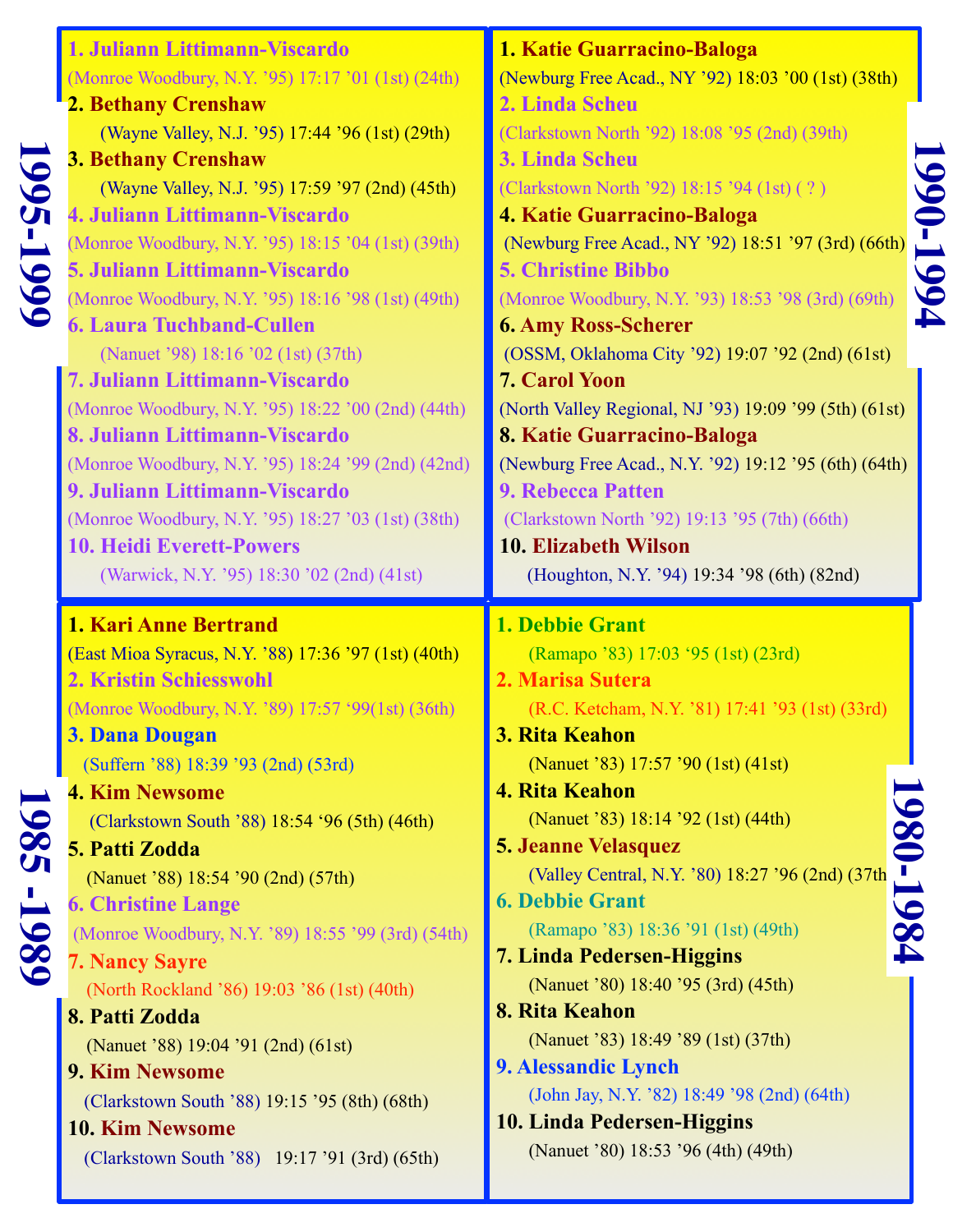|           | 1. Janice Morra                                                                                                                                                                                                                                                                                 | <b>1. Mary Klinger-Salerno</b>                                                                                                                                                                                                                                                                                            |
|-----------|-------------------------------------------------------------------------------------------------------------------------------------------------------------------------------------------------------------------------------------------------------------------------------------------------|---------------------------------------------------------------------------------------------------------------------------------------------------------------------------------------------------------------------------------------------------------------------------------------------------------------------------|
|           |                                                                                                                                                                                                                                                                                                 | (Suffern '74) 21:05 '91 (10th) (113th)                                                                                                                                                                                                                                                                                    |
|           | (Wayne Hills, N.J. '76) 19:56 '04 (6th) (63rd)                                                                                                                                                                                                                                                  | <b>2. Aileen Paterson</b>                                                                                                                                                                                                                                                                                                 |
|           | 2. Ann McGrath                                                                                                                                                                                                                                                                                  |                                                                                                                                                                                                                                                                                                                           |
|           | (Elkhart, Indiana '78) 21:13 '87 (4th) (57th)                                                                                                                                                                                                                                                   | (Clarkstown North '74) 21:34 '89 (6th) (75th)                                                                                                                                                                                                                                                                             |
|           | 3. Siebhan McArdle                                                                                                                                                                                                                                                                              | <b>3. Josephine Patten</b>                                                                                                                                                                                                                                                                                                |
|           | (Tappan Zee'78) 21:15 '88 (9th) (84th)                                                                                                                                                                                                                                                          | (Ballymaton, Ireland '73) 22:34 '00 (14th) (123rd)                                                                                                                                                                                                                                                                        |
|           | <b>4. Laura Hudson</b>                                                                                                                                                                                                                                                                          | 4. Debbie Zallo-Pradgdatt                                                                                                                                                                                                                                                                                                 |
|           | (Old Tappan, N.J. '77) 21:54 '93 (10th) (138th)                                                                                                                                                                                                                                                 | (Tappan Zee '71) 24:27 '88 (21st) (118th)                                                                                                                                                                                                                                                                                 |
| 1975-1979 | <b>5. Laura Hudson</b>                                                                                                                                                                                                                                                                          | <b>5. Corine Cody</b>                                                                                                                                                                                                                                                                                                     |
|           | (Old Tappan, N.J. '77) 21:55 '87 (6th) (64th)                                                                                                                                                                                                                                                   | $\bullet$<br>(Monroe Woodbury, NY '74) 24:34 '00 (35th) (174th                                                                                                                                                                                                                                                            |
|           | <b>6. Jean Larkin</b>                                                                                                                                                                                                                                                                           | <b>6. Patti Romanello</b>                                                                                                                                                                                                                                                                                                 |
|           | (Pearl River '77) 21:55 '02 (12th) (112th)                                                                                                                                                                                                                                                      | 974<br>(Scared Heart, N.Y. '72) 25:27 '95 (46th) (204th)                                                                                                                                                                                                                                                                  |
|           | <b>7. Laura Hudson</b>                                                                                                                                                                                                                                                                          | 7. Barbara Baccaglini-Cotter                                                                                                                                                                                                                                                                                              |
|           | (Old Tappan, N.J. '77) 22:01 '01 (14th) (115th)                                                                                                                                                                                                                                                 | (Albertus Magnus '70) 25:32 '95 (49th) (207th)                                                                                                                                                                                                                                                                            |
|           | 8. Ann McGrath                                                                                                                                                                                                                                                                                  | 8. Barbara Baccaglini-Cotter                                                                                                                                                                                                                                                                                              |
|           | (Elkhart, Indiana '78) 22:16 '93 (13rd) (149th)                                                                                                                                                                                                                                                 | (Albertus Magnus '70) 25:35 '93 (29th) (216th)                                                                                                                                                                                                                                                                            |
|           | 9. Ann McGrath                                                                                                                                                                                                                                                                                  | <b>9. Robin Maloney</b>                                                                                                                                                                                                                                                                                                   |
|           | (Elkhart, Indiana '78) 22:40 '92 (15th) (179th)                                                                                                                                                                                                                                                 | (J.F. Kennedy, N.J. '72) 25:39 '04 (41st). (191st)                                                                                                                                                                                                                                                                        |
|           | <b>10. Laura Hudson</b>                                                                                                                                                                                                                                                                         | 10. Debbie Zallo-Pradgdatt                                                                                                                                                                                                                                                                                                |
|           | (Old Tappan, N.J. '77) 22:45 '95 (23rd) (147th)                                                                                                                                                                                                                                                 | (Tappan Zee '71) 25:49 '90 (15th) (1443rd)                                                                                                                                                                                                                                                                                |
|           | 1. Kay Kelly                                                                                                                                                                                                                                                                                    | 1. Eileen Holtzman                                                                                                                                                                                                                                                                                                        |
|           | (Pearl River '66) 22:36 '86 (7th) (73rd)<br>2. Mimi Vilord<br>(Immaculate Heart Academy, N.J. '69)<br>23:29 '96 (22nd) (126th)<br>3. Liz Von Wurmb<br>(Nanuet '66) 23:43 '84 (7th) (113th)<br><b>4. Patti Davis</b><br>(Ridgewood, N.J. '67) 26:50 '98 (41st) (197th)<br><b>5. Janie Howell</b> | (Butler, N.J. '62) 24:50 '95 (41st) (195th)<br>2. Carol Michaiski<br>(Monterey, California '64) 25:28 '90 (15th) (139th)<br>3. Eileen Holtzman<br>(Butler, N.J. '62) 25:31 '93 (28th) (215th)<br>4. Ann Singer<br>(Suffern'61) 27:18 '95 (61st) (230th)<br>5. Enilda Indlk<br>(Cathedral, ? '62) 29:38 '03 (34th) (219th) |
|           | (Irvington, N.Y. '65) 28:07 '99 (40th) (211th)                                                                                                                                                                                                                                                  | <b>6. Ann Singer</b>                                                                                                                                                                                                                                                                                                      |
|           | <b>6. Janie Howell</b>                                                                                                                                                                                                                                                                          | (Suffern'61) 30:45 '96 (52nd) (205th)                                                                                                                                                                                                                                                                                     |
| 1965-1969 | (Irvington, N.Y. '65) 28:15 '01 (33rd) (199th)                                                                                                                                                                                                                                                  |                                                                                                                                                                                                                                                                                                                           |
|           | 7. Peggy Furey                                                                                                                                                                                                                                                                                  | 1955-1959                                                                                                                                                                                                                                                                                                                 |
|           | (Nyack '68) 28:47 '88 (26th) (131st)                                                                                                                                                                                                                                                            | <b>1. Emily Trautmann</b>                                                                                                                                                                                                                                                                                                 |
|           | <b>8. Janie Howell</b>                                                                                                                                                                                                                                                                          | (Columbia, N.J. '59) 38:32 '00 (40th) (216th)                                                                                                                                                                                                                                                                             |
|           | (Irvington, N.Y. '65) 29:16 '98 (46th) (208th)                                                                                                                                                                                                                                                  |                                                                                                                                                                                                                                                                                                                           |
|           | <b>9. Janie Howell</b>                                                                                                                                                                                                                                                                          |                                                                                                                                                                                                                                                                                                                           |
|           | (Irvington, N.Y. '65) 29:59 '02 (34th) (220th)                                                                                                                                                                                                                                                  |                                                                                                                                                                                                                                                                                                                           |
|           | <b>10. Janie Howell</b><br>(Irvington, N.Y. '65) 31:01 '03 (40th) (230th)                                                                                                                                                                                                                       | 60-1964<br>1950-1954                                                                                                                                                                                                                                                                                                      |